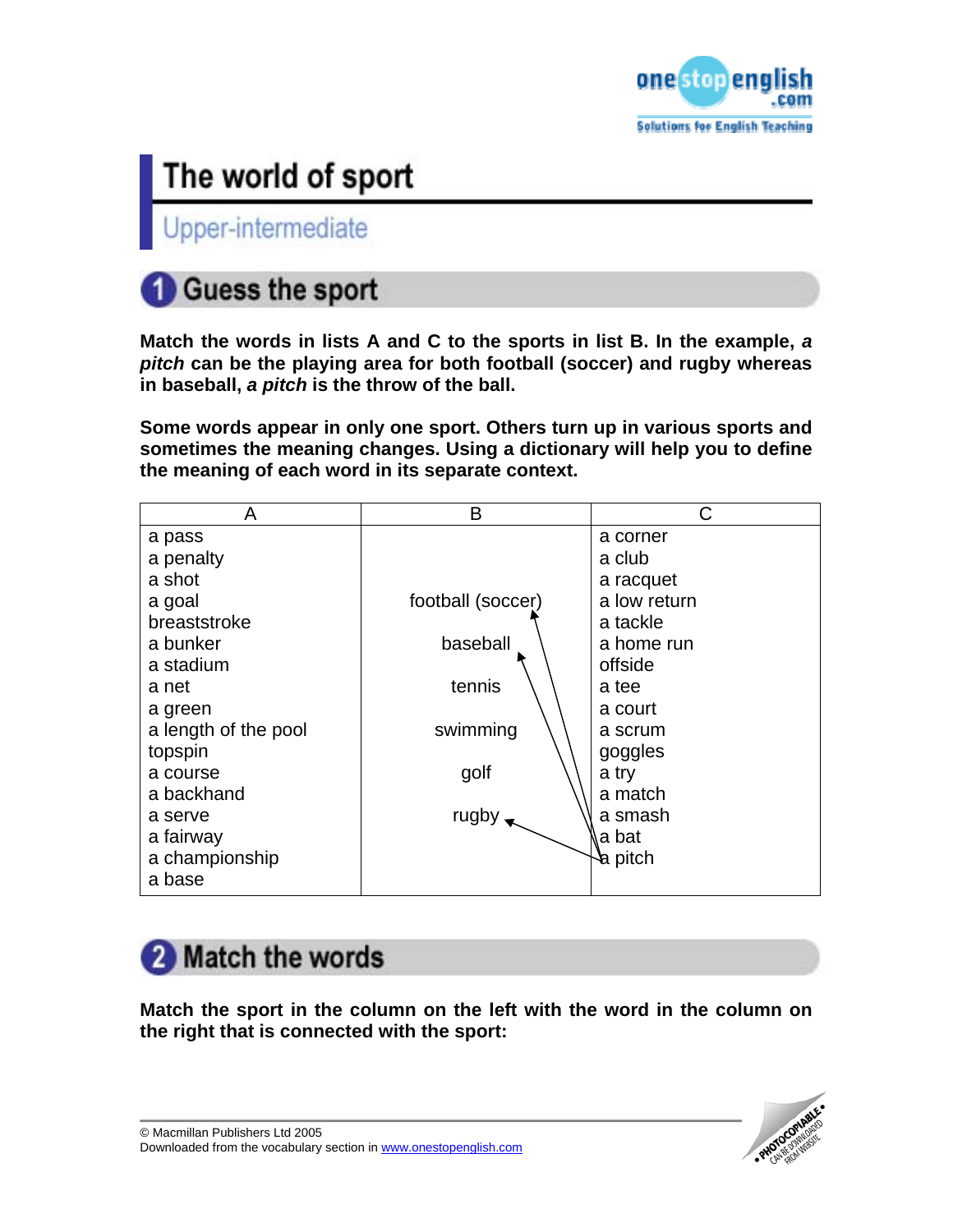

| rowing    | cue     |
|-----------|---------|
| sailing   | stick   |
| fishing   | skis    |
| skiing    | rod     |
| cricket   | yacht   |
| hockey    | gloves  |
| athletics | track   |
| squash    | oar     |
| snooker   | bat     |
| boxing    | racquet |

# **8** Match the phrases

**Match the phrases in the left hand column to one of the three sports in the right hand column:** 

| He scored a goal.<br>He served at deuce.      | Golf              |
|-----------------------------------------------|-------------------|
| The defender passed to the striker.           |                   |
| She chipped in from the edge of the<br>green. |                   |
| He missed a penalty.                          |                   |
| She hit the ball across court.                |                   |
| She lined up a putt.                          |                   |
| She took a corner.                            | <b>Tennis</b>     |
| He drove the ball down the middle of          |                   |
| the fairway.                                  |                   |
| He hit a beautiful backhand down the          |                   |
| line.                                         |                   |
| He fouled him.                                |                   |
| It's match point.                             |                   |
| They kicked off.                              |                   |
| He was two under par.                         |                   |
| It was thirty-love.                           | Football (Soccer) |
| They won one-nil.                             |                   |

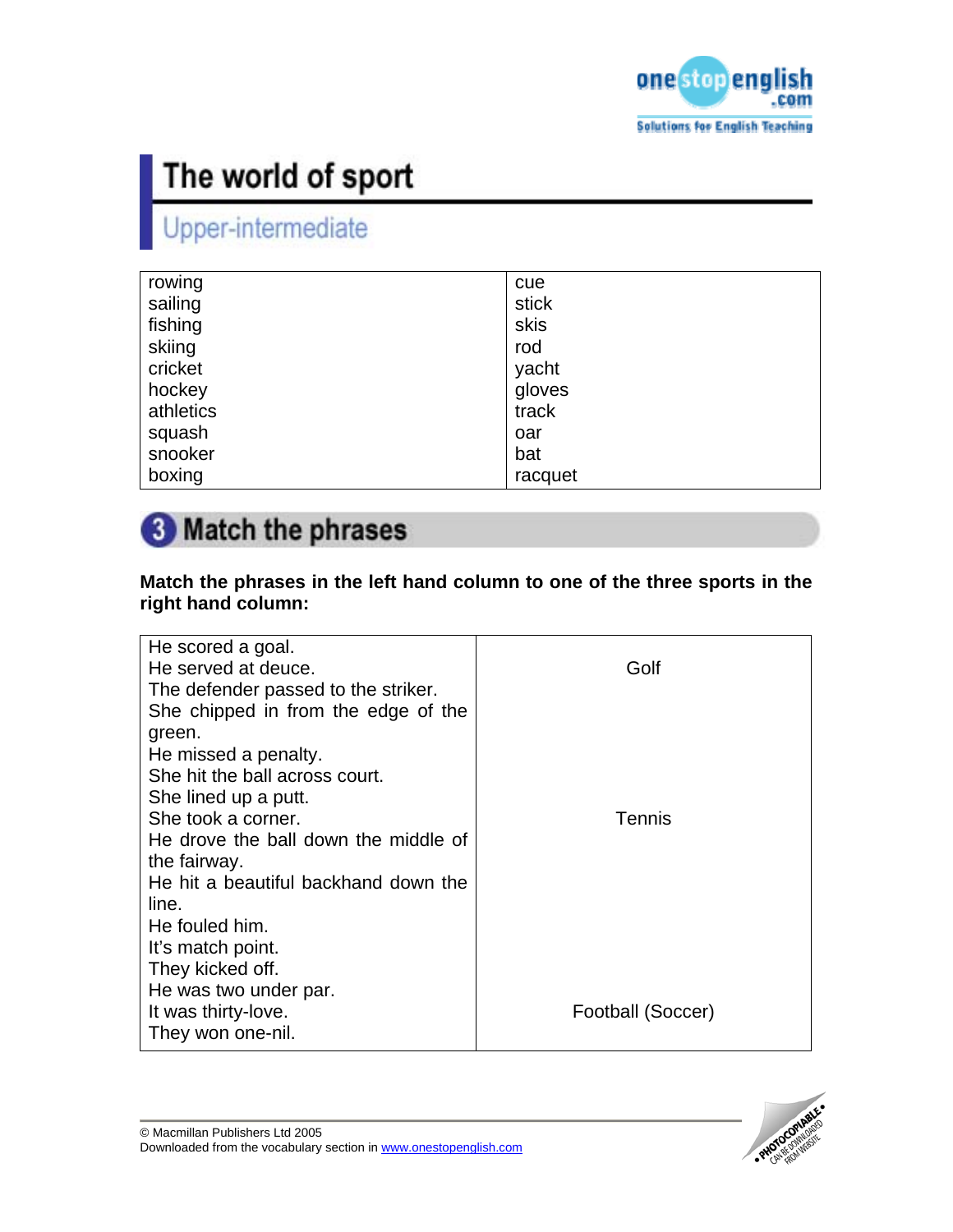

Upper-intermediate

# **Guess the Sport**

#### **Read these extracts from sports commentaries. Which sports are being described?**

- a. Sanchez down the line. A chipped backhand from Koch. Koch comes into the net. Sanchez lobs. And it's out. It's out! Game, set and match to Sanchez.
- b. Italy are two lengths up now. Fifty metres to go. But Australia are gaining with every stroke. They must be really tired now. The Italian eight are approaching the line. Australia are really pushing. Not much in it. And Italy are there. Italy have won.
- c. Northern lights from Panther Dancer as they come round the bend. Northern lights by a short head. Panther Dancer on the stand side. And it's Northern Lights from Panther Dancer. Northern Lights kicking down the slope. And Northern Lights is pulling away. And at the line it's Northern Lights from Panther Dancer, second by a length, and Ragtime Boy third…
- d. Lillee bowls to Botham outside off-stump. And it's a glorious stroke from Botham. He's hit that over the boundary at mid-wicket for six. And that brings up Botham's century. The fastest century in test history. A truly remarkable innings from the great all-rounder.
- e. Charlton plays the ball to Hurst. He's not offside. Hurst shoots. Some people are on the pitch. They think it's full-time. It is now. They've won!

#### **Write your own sports commentary. Think of a recent sporting event, which was important in your country. Then write a radio commentary to describe a key moment from the event.**

**Read it out to the rest of the class. Can they guess the sport and the event?** 

# **5** Discussion

### **Prepare to discuss one of the sets of questions below:**

a. **Playing sport:** Do you play a sport? How long have you played it? What are the rules? What sort of equipment do you need? How good are you? Do you play for a team or in tournaments? Have you ever won anything?

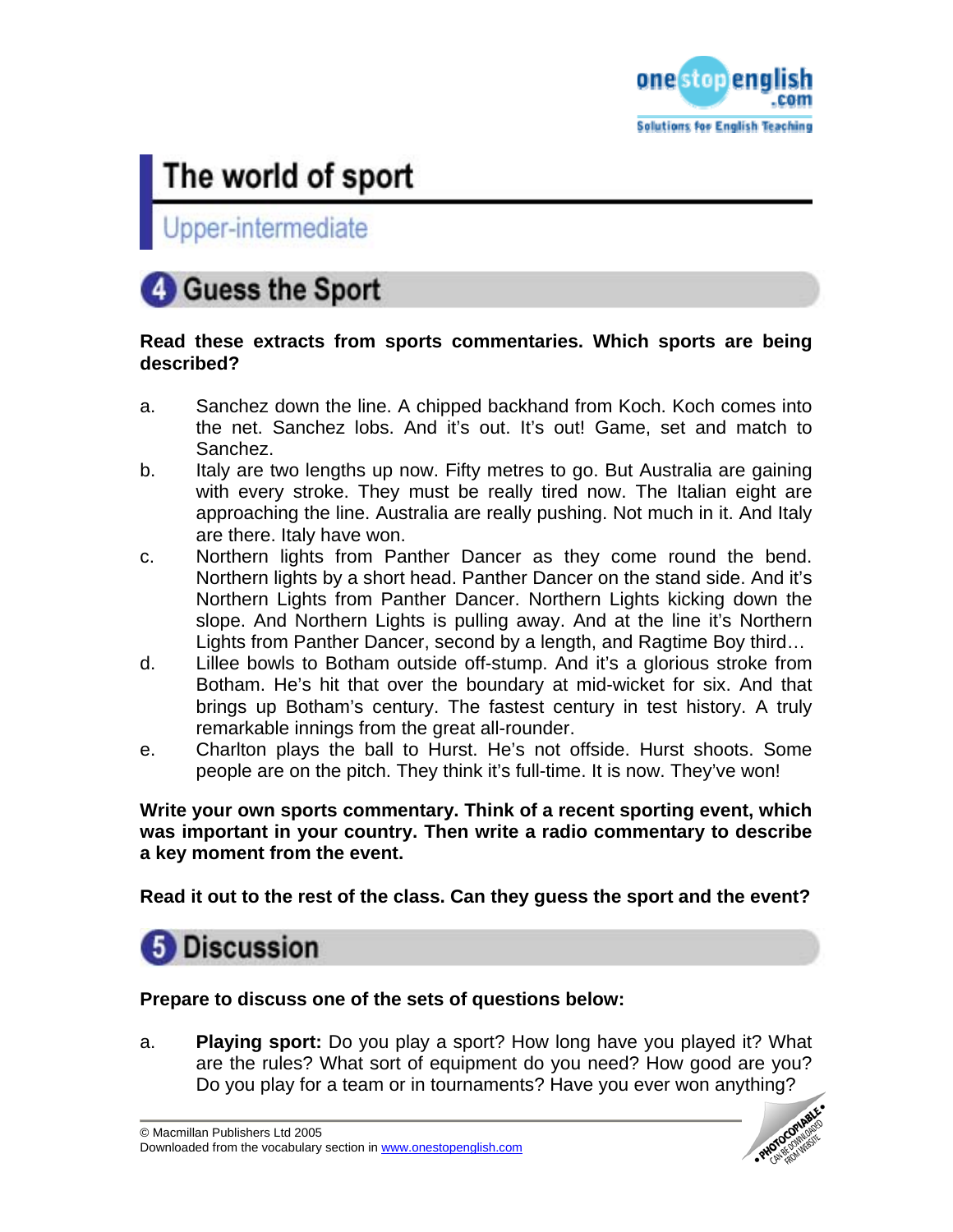

## Upper-intermediate

- b. **Supporting a sport:** Are you a fan of a team in a particular sport? How long have you supported the team? Do you often go to games? Why do you follow the team and what was your most exciting moment as a fan?
- c. **Sport in your country:** Can you think of a sport that is particular to your country, but not played in many other places? What is it called? What are the rules? What sort of equipment do you need? Why is it popular in your country?

### **Interview your partner.**



**Try the dictionary quiz. If you have the Macmillan English Advanced Learner's Dictionary and CD-ROM you can find all the answers by finding the key word** *sport,* **and following the various links:** 

- 1 What's a *sports day*?
- 2 Can you give an example of an *extreme sport*?
- 3 What's the most popular *spectator sport* in your country?
- 4 What's the difference between *sporty* and *sporting*?
- 5 Do you say I'm good *at sport* or good *in sport*?
- 6 If you give someone *a sporting chance*, is it a good thing or a bad thing?
- 7 If you do something *in sport*, is it serious or just a joke?
- 8 Where do you go to do sports indoors?
- 9 Is there alcohol in a *sports drink*?
- 10 Do you do sport in a *sports jacket*?
- 11 Can you think of an example of bad *sportsmanship*?

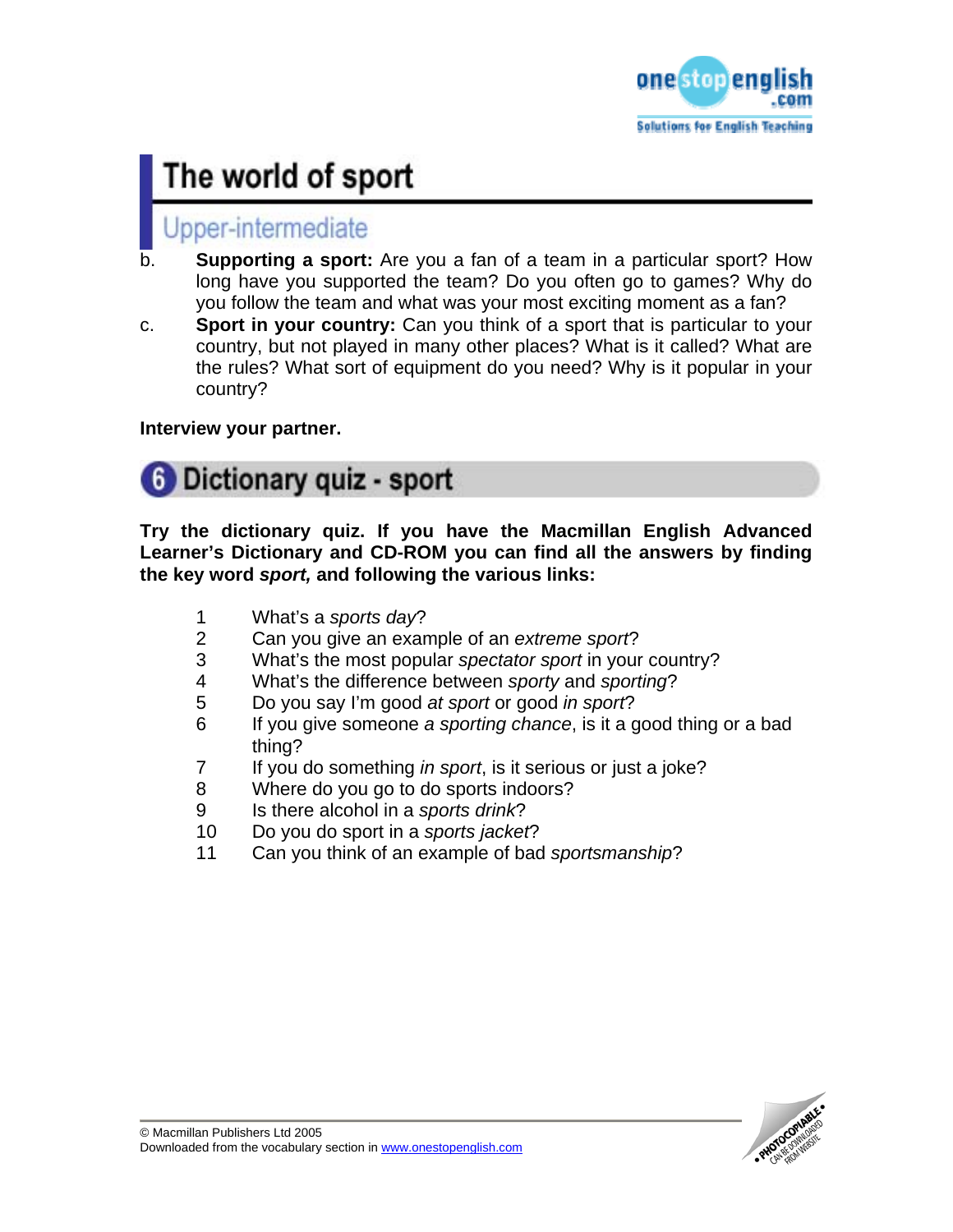

# Upper-intermediate

#### **Teacher's notes - The world of sport (Upper-intermediate)**

**A good way to start the lesson is to bring in lots of pictures of well-known sports. Give pairs of students one of the pictures and give them three or four minutes to write down as many words as they can think of to describe the sport in their picture. Find out which pair has the most words.** 

| $\mathbf{1}$         | Ask the students to look at the lists of words, and decide which words describe<br>aspects of the sports in the central column. Note that many words are used in<br>various sports and that the meaning of those words can be different.     |
|----------------------|----------------------------------------------------------------------------------------------------------------------------------------------------------------------------------------------------------------------------------------------|
| Answers:             |                                                                                                                                                                                                                                              |
| A pass               | football + rugby (note: we include the word soccer here as in the many<br>English speaking countries and communities the word soccer is<br>preferred to <i>football -</i> in the US, of course, football is a completely<br>different sport) |
| A penalty            | football + $rugby + (marginally)$ golf                                                                                                                                                                                                       |
| A shot at goal       | football + rugby (marginally) In rugby, players have a kick at goal                                                                                                                                                                          |
| <b>Breaststroke</b>  | swimming (the other main strokes are the crawl, the backstroke and the<br>butterfly)                                                                                                                                                         |
| A bunker             | golf (a sand trap designed to make life difficult for the golfer)                                                                                                                                                                            |
| A stadium            | football + rugby + baseball + tennis + (marginally) golf                                                                                                                                                                                     |
| A net                | tennis (players hit the ball over the net) $+$ football (players when scoring<br>a goal kick the ball into the net)                                                                                                                          |
| A green              | golf (the area closest to the hole which is the objective in golf)                                                                                                                                                                           |
| A length of the pool | swimming                                                                                                                                                                                                                                     |
| <b>Topspin</b>       | tennis (the way a ball spins forward as it quickly flies through the air)                                                                                                                                                                    |
| A course             | golf (generally 18 holes = a course)                                                                                                                                                                                                         |
| A backhand           | tennis (to hit the ball in which the back of your hand moves towards the<br>ball)                                                                                                                                                            |
| A serve              | tennis (hit a ball to start to play)                                                                                                                                                                                                         |
| A fairway            | golf (the central area of the long approach to the green in golf – the<br>fairway contrasts with the rough outer area because the grass is cut<br>shorter)                                                                                   |
| A championship       | can apply to all                                                                                                                                                                                                                             |
| A base               | baseball (there are three bases and the home plate in a baseball<br>diamond)                                                                                                                                                                 |
| A corner             | football                                                                                                                                                                                                                                     |
| A club               | golf (golf has clubs while baseball has a bat and tennis a racquet)                                                                                                                                                                          |
| A racquet            | tennis                                                                                                                                                                                                                                       |
| A low return         | tennis                                                                                                                                                                                                                                       |
|                      |                                                                                                                                                                                                                                              |

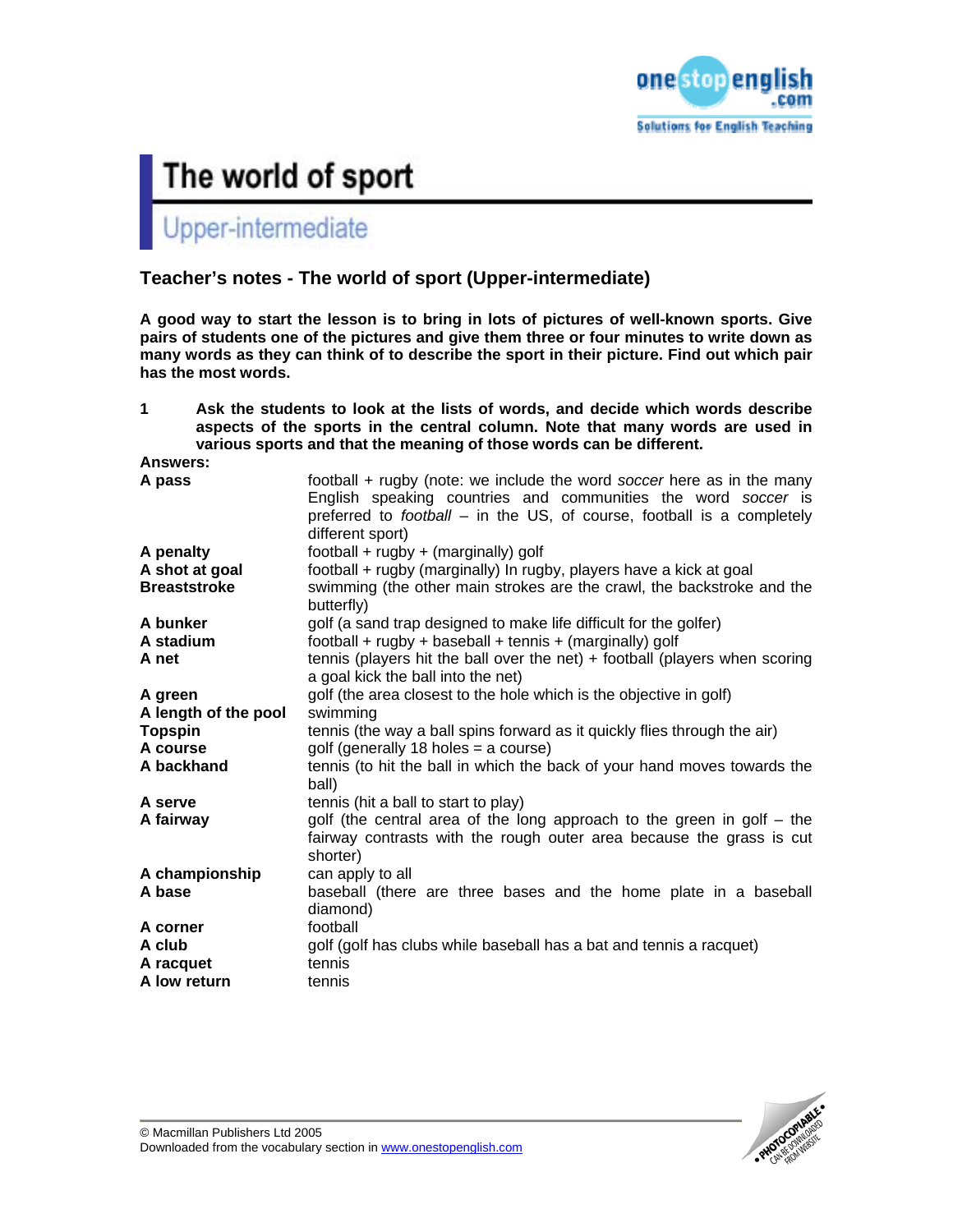

| A tackle       | football + rugby (both contact sports)                                                                                                                   |
|----------------|----------------------------------------------------------------------------------------------------------------------------------------------------------|
| A home run     | baseball (a home run is scored when the batting player hits the ball<br>and is then able to run around all three bases and then on to the<br>home plate) |
| <b>Offside</b> | football + rugby (the rules for offside are too complex for this set of<br>notes)                                                                        |
| A tee          | golf (the place where the golfer begins his or her attempt to finish a<br>hole)                                                                          |
| A court        | tennis                                                                                                                                                   |
| A scrum        | rugby (violence – if you are really interested watch a game)                                                                                             |
| Goggles        | swimming (eye protection worn in the swimming pool)                                                                                                      |
| A try          | rugby (one of the many ways of scoring points in rugby, the player<br>holding the ball must cross the opposing team's goal line)                         |
| A match        | football $+$ tennis $+$ golf                                                                                                                             |
| A smash        | tennis                                                                                                                                                   |
| A bat          | baseball                                                                                                                                                 |

#### **2 Ask the students to match the sport on the left with the word on the right that is connected with the sport.**

#### **Answers:**

| Rowing - oar  | Sailing - yacht | Fishing – rod     | Skiing - skis    |
|---------------|-----------------|-------------------|------------------|
| Cricket - bat | Hockey – stick  | Athletics - track | Squash - racquet |
| Snooker – cue | Boxing - gloves |                   |                  |

#### **3 Ask the students to match the phrases below to one of the three sports. Answers: Football:** He scored a goal. The defender passed to the striker. He missed a penalty.

| гоотран: | He scored a goal. The defender passed to the striker. He missed a penalty.     |  |
|----------|--------------------------------------------------------------------------------|--|
|          | She took a corner. He fouled him. They kicked off. They won one-nil.           |  |
| Tennis:  | He served at deuce. She hit the ball across court. He hit a beautiful backhand |  |
|          | down the line. It's match point. It was thirty-love.                           |  |
| Golf:    | She chipped in from the edge of the green. She lined up a putt. He drove the   |  |
|          | ball down the middle of the fairway. He was two under par.                     |  |

#### **4 Ask the students to read these extracts from sports commentaries, and decide which sports are being described.**

#### **Answers:**

| a. tennis | b. rowing | c. horse racing | d. cricket | e. football |
|-----------|-----------|-----------------|------------|-------------|
|-----------|-----------|-----------------|------------|-------------|

**Ask the students to work individually or in pairs to write their own sports commentary. When they are ready, ask them to read the commentary to the rest of the class. They must guess the sport and the event.** 

- **5 Ask the students to decide which set of questions to prepare to discuss. Give them a few minutes to think about what to say then ask them to interview their partner.**
- **6 Ask students to try the following quiz. If they have the Macmillan English Advanced Learner's Dictionary and CD-ROM they can find all the answers by finding the key word** *sport***, and following the various links.**
- 1 What's a *sports day*? **A day when children compete against each other in different sports and their parents watch.**
- 2 Can you give an example of an *extreme sport*?  **Bungee jumping, white-water rafting, snowboarding**
- 3 What's the most popular *spectator sport* in your country?